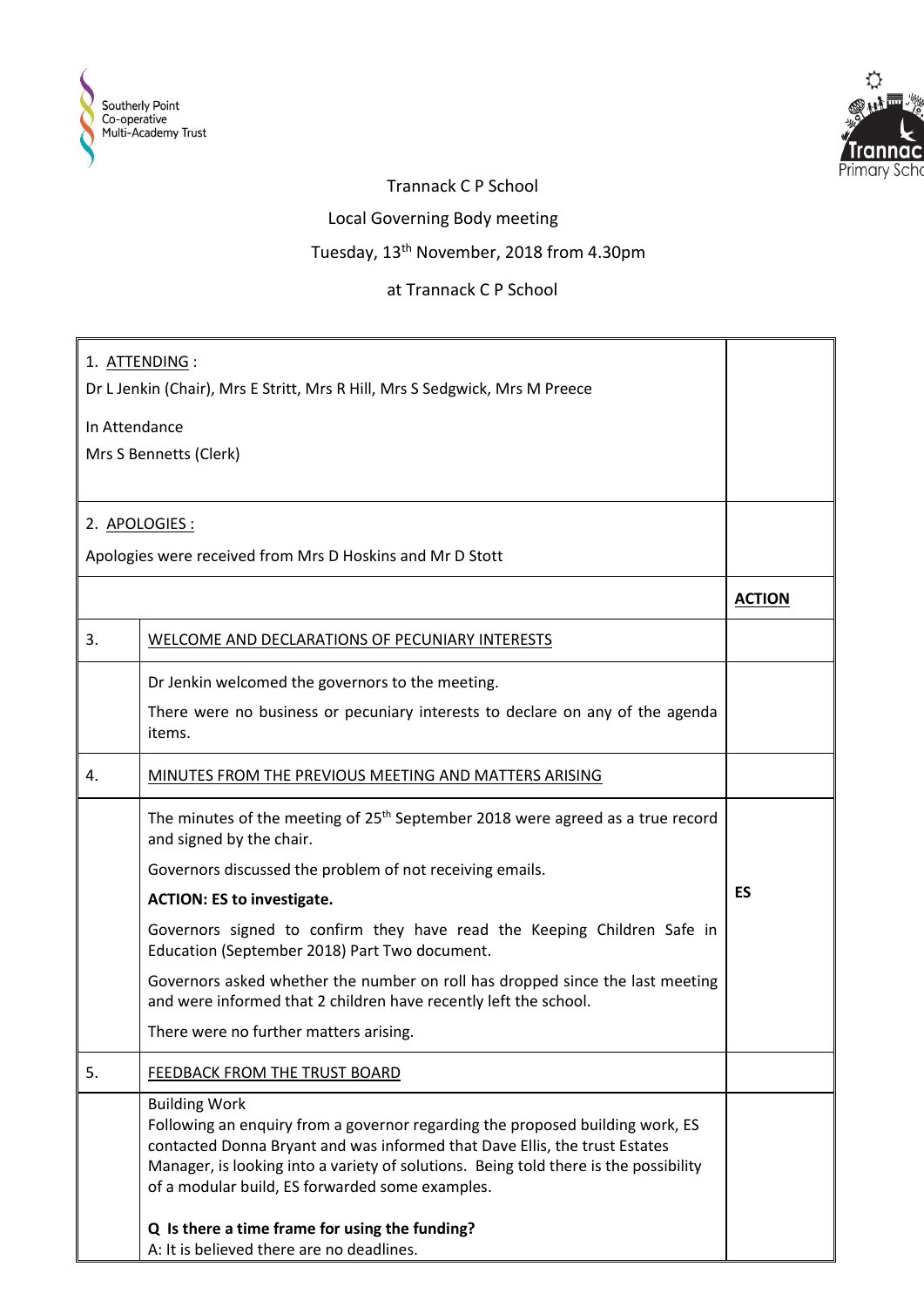|     | The governors would be encouraged to see some commitment to the work, from<br>the MAT.<br>Repairs to Lane<br>ES has discussed with Maria Collins, the possibility of the school paying a<br>contribution towards the repairs to the lane. MC has asked to see a copy of the<br>invoice and confirmation that the governors have agreed to the contribution. A<br>copy of the invoice shows that the total cost has clearly been divided by 10 (the<br>number of properties contributing). It was agreed that a contribution fits within<br>the remit of the Equality Policy with regards to disabled access to the school.<br>ACTION: ES to discuss potentiality liability with Dave Ellis. |                                                                                                                                                                                                                                                                                                                                   |  |  |
|-----|---------------------------------------------------------------------------------------------------------------------------------------------------------------------------------------------------------------------------------------------------------------------------------------------------------------------------------------------------------------------------------------------------------------------------------------------------------------------------------------------------------------------------------------------------------------------------------------------------------------------------------------------------------------------------------------------|-----------------------------------------------------------------------------------------------------------------------------------------------------------------------------------------------------------------------------------------------------------------------------------------------------------------------------------|--|--|
| 6.  | <b>FEEDBACK FROM THE FORUM</b>                                                                                                                                                                                                                                                                                                                                                                                                                                                                                                                                                                                                                                                              |                                                                                                                                                                                                                                                                                                                                   |  |  |
|     | The school has introduced the daily dash which is going well.<br>The use of the environmental area as a community space has been raised with<br>the FTS. The school used the area during the Hallowe'en party. Having a shed<br>makes the area more useable.<br>ACTION: ES to arrange a forum for next term.                                                                                                                                                                                                                                                                                                                                                                                |                                                                                                                                                                                                                                                                                                                                   |  |  |
| 7.  | NOTIFICATION OF ANY NEWLY APPOINTED GOVERNORS / RESIGNATIONS                                                                                                                                                                                                                                                                                                                                                                                                                                                                                                                                                                                                                                |                                                                                                                                                                                                                                                                                                                                   |  |  |
|     | MP informed the meeting that she will tender her resignation as a governor after<br>the meeting in February.                                                                                                                                                                                                                                                                                                                                                                                                                                                                                                                                                                                |                                                                                                                                                                                                                                                                                                                                   |  |  |
| 8.  | <b>HEADTEACHER'S REPORT [TERMLY, INCLUDING FRONT PAGE SUMMARY DATA]</b>                                                                                                                                                                                                                                                                                                                                                                                                                                                                                                                                                                                                                     |                                                                                                                                                                                                                                                                                                                                   |  |  |
|     | There was no report for this meeting.                                                                                                                                                                                                                                                                                                                                                                                                                                                                                                                                                                                                                                                       |                                                                                                                                                                                                                                                                                                                                   |  |  |
| 9.  | SAFEGUARDING GOVERNOR'S REPORT [STRUCTURED QUESTIONS] [TERMLY]                                                                                                                                                                                                                                                                                                                                                                                                                                                                                                                                                                                                                              |                                                                                                                                                                                                                                                                                                                                   |  |  |
|     | LJ visited the school to look at the Single Central Record.<br>Governors discussed that it is not a statutory requirement to repeat DBS checks<br>after appointment. See item 15<br>ACTION: LJ to email Safeguarding monitoring form to ES who will forward to<br>governors.<br>ACTION: As governor with responsibility for Safeguarding, SS to meet with DH                                                                                                                                                                                                                                                                                                                                |                                                                                                                                                                                                                                                                                                                                   |  |  |
| 10. | SELECTED TOPICS FROM STRUCTURED QUESTIONS                                                                                                                                                                                                                                                                                                                                                                                                                                                                                                                                                                                                                                                   |                                                                                                                                                                                                                                                                                                                                   |  |  |
|     | <b>Staffing:</b>                                                                                                                                                                                                                                                                                                                                                                                                                                                                                                                                                                                                                                                                            | <b>Responses:</b>                                                                                                                                                                                                                                                                                                                 |  |  |
|     | How well does the staffing<br>$\bullet$<br>match to the needs of the<br>school? In what ways are the<br>staff used creatively to meet the<br>needs of the pupils?<br>How effective are the staff? Do<br>$\bullet$<br>some need more support? Are<br>they actively engaged in their<br>own development? Are they<br>proactively involved in the<br>Trust's network groups?                                                                                                                                                                                                                                                                                                                   | The school works hard to ensure<br>the staffing meets the needs of the<br>school and the children.<br>The newly appointed Assistant<br>Headteacher will benefit from<br>support from the Assistant<br>Headteachers network and Helen<br>Neal who has had the role of<br>Assistant Headteacher at Sithney<br>School for some time. |  |  |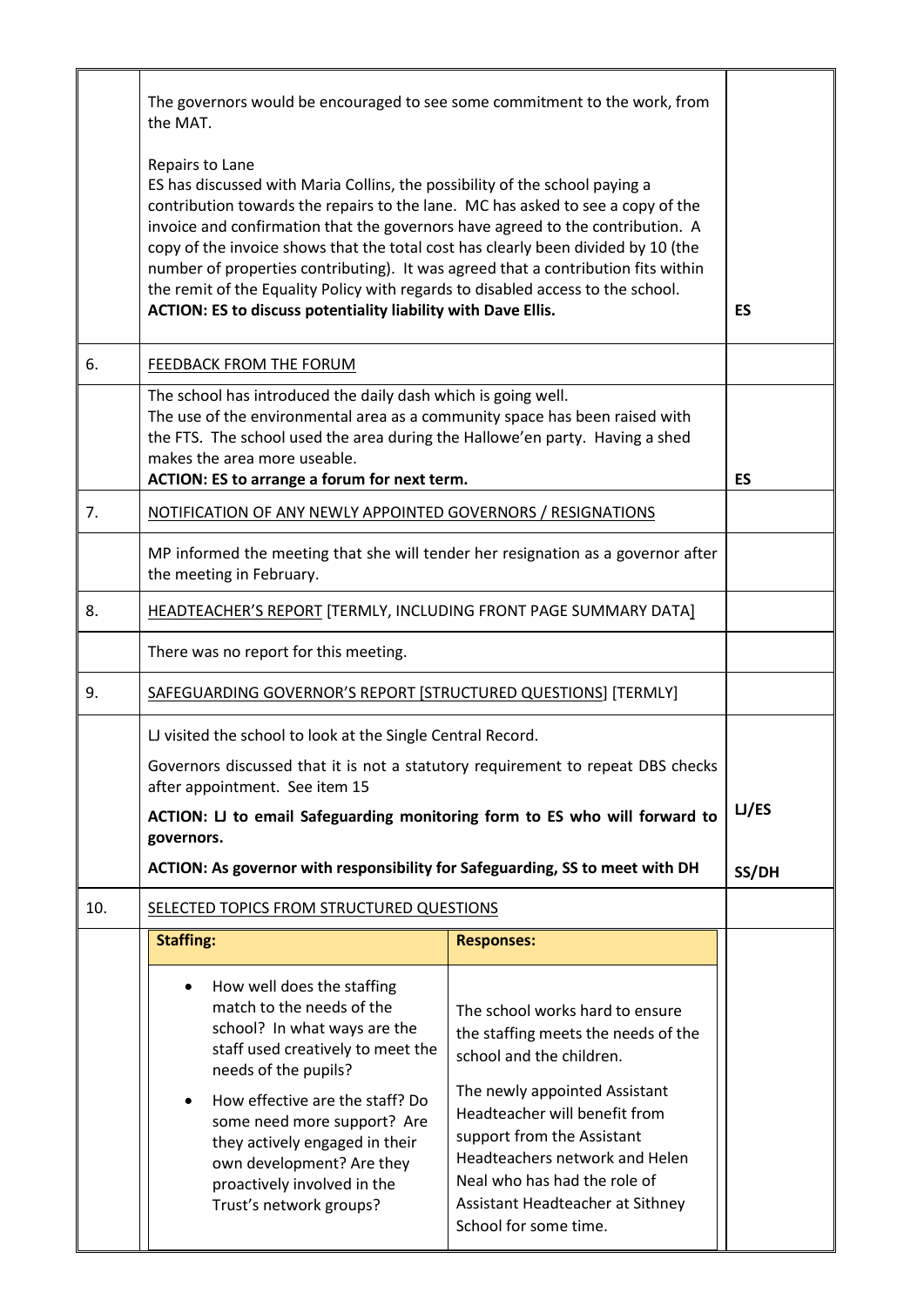|     | In terms of appraisal how many<br>of the staff met or exceeded<br>their objectives?<br>How are you developing leaders<br>in the school and are they part<br>of the Trust's leadership<br>network? Where are the<br>strengths in the leadership of<br>the school? Do you have any<br>areas of concern regarding the<br>leadership and if so what can be<br>done about it? | All appraisals except one have taken<br>place. All teaching staff have met<br>their targets.<br>ES had her performance<br>management with Donna Bryant,<br>Brett Dye and LJ. She found this to<br>be a supportive process. It is good<br>to have this level of scrutiny and<br>accountability.<br>An Assistant Headteacher has been<br>appointed. It is good that a<br>member of the teaching staff was<br>willing to step up to the role.<br>There are no concerns regarding the<br>leadership |  |  |  |
|-----|--------------------------------------------------------------------------------------------------------------------------------------------------------------------------------------------------------------------------------------------------------------------------------------------------------------------------------------------------------------------------|-------------------------------------------------------------------------------------------------------------------------------------------------------------------------------------------------------------------------------------------------------------------------------------------------------------------------------------------------------------------------------------------------------------------------------------------------------------------------------------------------|--|--|--|
|     | <b>Communication:</b>                                                                                                                                                                                                                                                                                                                                                    | <b>Responses:</b>                                                                                                                                                                                                                                                                                                                                                                                                                                                                               |  |  |  |
|     | What feedbacks have you had<br>on the school's communications                                                                                                                                                                                                                                                                                                            | The letter regarding the<br>appointment of ES as Executive<br>Headteacher was really clear.                                                                                                                                                                                                                                                                                                                                                                                                     |  |  |  |
| 11. | <b>FEEDBACK ON GOVERNOR MONITORING VISITS</b>                                                                                                                                                                                                                                                                                                                            |                                                                                                                                                                                                                                                                                                                                                                                                                                                                                                 |  |  |  |
|     | Reports are to be circulated.                                                                                                                                                                                                                                                                                                                                            |                                                                                                                                                                                                                                                                                                                                                                                                                                                                                                 |  |  |  |
| 12. | FOCUS ITEMS AND UPDATES [Eg. policies; changes to the curriculum; etc]                                                                                                                                                                                                                                                                                                   |                                                                                                                                                                                                                                                                                                                                                                                                                                                                                                 |  |  |  |
|     | Update on Executive Headship model                                                                                                                                                                                                                                                                                                                                       |                                                                                                                                                                                                                                                                                                                                                                                                                                                                                                 |  |  |  |
|     | Parents have been informed that from January 2019, ES will become Executive<br>Headteacher of Trannack and Sithney Schools.                                                                                                                                                                                                                                              |                                                                                                                                                                                                                                                                                                                                                                                                                                                                                                 |  |  |  |
|     | Q: What was the reaction to this?                                                                                                                                                                                                                                                                                                                                        |                                                                                                                                                                                                                                                                                                                                                                                                                                                                                                 |  |  |  |
|     | A: No concerns have been raised. ES made herself available to meet with parents<br>but no one requested to speak to her.                                                                                                                                                                                                                                                 |                                                                                                                                                                                                                                                                                                                                                                                                                                                                                                 |  |  |  |
|     | The governors congratulated ES on putting the arrangements in place so<br>efficiently and in such a short space of time. They appreciate the work she has<br>put into this.                                                                                                                                                                                              |                                                                                                                                                                                                                                                                                                                                                                                                                                                                                                 |  |  |  |
|     | See Part Two Confidential.                                                                                                                                                                                                                                                                                                                                               |                                                                                                                                                                                                                                                                                                                                                                                                                                                                                                 |  |  |  |
|     | ES has attended a number of meetings at Sithney School.                                                                                                                                                                                                                                                                                                                  |                                                                                                                                                                                                                                                                                                                                                                                                                                                                                                 |  |  |  |
|     | Q: Will there be joint governor meetings?                                                                                                                                                                                                                                                                                                                                |                                                                                                                                                                                                                                                                                                                                                                                                                                                                                                 |  |  |  |
|     | A: Sithney and Garras Schools are currently federated and this will continue for<br>the time being.                                                                                                                                                                                                                                                                      |                                                                                                                                                                                                                                                                                                                                                                                                                                                                                                 |  |  |  |
|     | <b>School Uniform Policy</b>                                                                                                                                                                                                                                                                                                                                             |                                                                                                                                                                                                                                                                                                                                                                                                                                                                                                 |  |  |  |
|     | Governors agreed to adopt the School Uniform Policy subject to changes                                                                                                                                                                                                                                                                                                   |                                                                                                                                                                                                                                                                                                                                                                                                                                                                                                 |  |  |  |